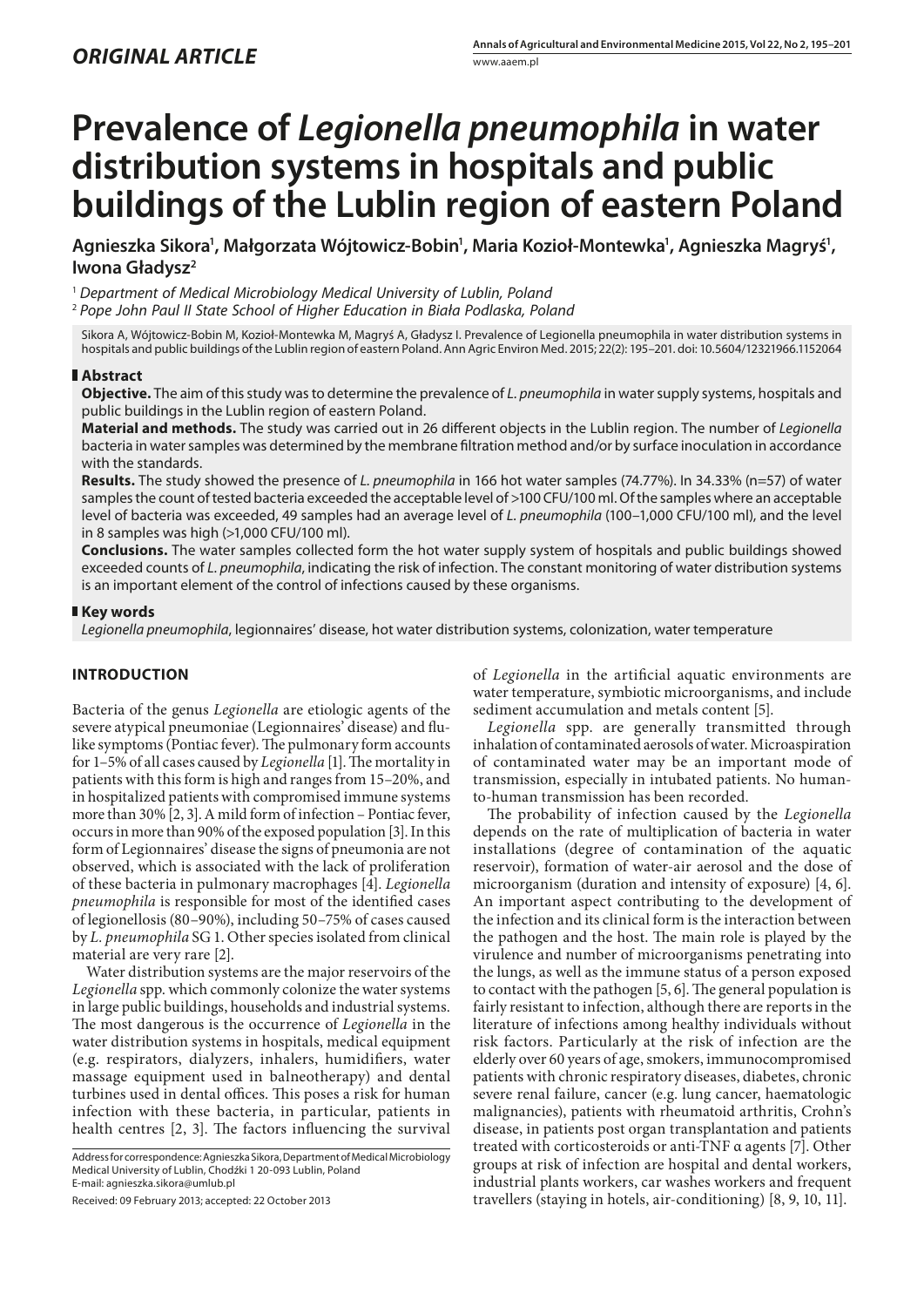Agnieszka Sikora, Małgorzata Wójtowicz-Bobin, Maria Kozioł-Montewka, Agnieszka Magryś, Iwona Gładysz . Prevalence of *Legionella pneumophila* in water distribution…

The site of *Legionella* infection, the *European Legionnaires' Disease Surveillance Network* (ELDSNet), has divided infections into hospital acquired, community-acquired and acquired during a trip [1]. According to data collected by ELDSNet, 4,897 cases were reported in 2011 of which 67% were acquired in the places of residence, 24% were acquired during a trip, and 7% of cases acquired in a hospital or sanatorium. 2% of cases were not classified in any of the groups due to the lack of data on the source of infection. 77% of all cases reported occurred in people over 50 years of age [12].

According to the official data published in the bulletin *Infectious Diseases and Poisoning in Poland*, compiled by the Department of Epidemiology at the National Institute of Public Health/National Institute of Hygiene in Warsaw from 1 January 2003–30 June 2013, there were 244 cases reported in Poland [13]. It should be emphasized that in the opinion of experts the number of legionelosis cases is understated because the majority of etiological agents in the cases of pneumonia are unrecognized.

Registered new cases of legionellosis and epidemic outbreaks tend to monitor potential reservoirs of infection. Many countries have guidelines in place to prevent the growth of the bacteria and reduce the risk of outbreaks and transmission of *Legionella* spp. In Poland, from 1 January 2008 there is an obligation to monitor water systems in large public buildings for the presence of *Legionella* spp. (in accordance with the Act of 29 March 2007 'On the quality of water intended for human consumption'). In the case of detection of an increase above normal of *Legionella* spp. and increase in their number (>100 CFU/100 ml of water), is necessary to eradicate the bacteria from the water. In wards in healthcare facilities where there are immunocompromised patients, including those under immunosuppressive therapy, *Legionella* spp. should be absent in a sample water of 1,000 ml volume. Table 1 presents the minimal frequency of hot water sampling and procedures regarding the results of bacteriological tests in accordance with Polish law.

## **OBJECTIVES**

Due to the risk of infection by *Legionella* according to the guidelines of the *World Health Organization* (WHO) and the recommendations of the *European Legionnaires' Disease Surveillance Network,* all artificial water reservoirs which could be potentially colonized by these microorganisms should be regularly monitored. Numerous studies worldwide have been carried out to evaluate the prevalence of *Legionella* in water systems in various objects.

In Poland, despite the introduction from 1 January 2008 of the obligation to microbiologically monitor water (in accordance with the Act of 29 March 2007), there are no comprehensive data on the contamination by *Legionella*  of water supply systems in hospitals and public buildings. Therefore, the aim of this study was to evaluate the frequency of *L. pneumophila* colonization in the water supply systems in hospitals and public buildings in the Lublin region of eastern Poland.

## **MATERIALS AND METHOD**

The materials for this study were hot and cold water samples (1,000 ml) collected from the water supply systems of 26 different objects. The water samples were collected from hospitals (12), hotels (5), barracks of a military unit (4), houses for single mothers (2), shopping centres (2) and an industrial plant (1). The study was performed in the Laboratory of the Department of Medical Microbiology at the Medical University in Lublin during the period December 2007 – March 2010. The water samples were collected, transported and stored according to Polish standards: PN-EN ISO 19458:2007, PN-ISO 11731:2002 and PN EN ISO 11731-2:2008 [15, 16, 17].

The water sampling points were: hot water tanks or nearest sites, distal sites from the hot water reservoir, water returning to a boiler (recirculation), and at selected intermediate points, the number of which depended on the size of the system [14]. When there was more than one water circuit at an object, the samples were taken from each circulation (according to

Table 1. Minimal frequency of hot water sampling and procedures regarding the results of bacteriological tests<sup>1</sup> (Annex No. 7 to the Regulation of the Polish Minister of Health, The Journal of Laws of 6 April 2007, no. 61, pos. 417) [14]

| NUMBER of<br>Legionella spp.<br>in 100 ml of water | ASSESSMENT OF<br><b>CONTAMINATION</b> | <b>PROCEDURE</b>                                                                                                                                                                                                                                                                                                                                           | <b>TEST</b>                                                                                                                                       |
|----------------------------------------------------|---------------------------------------|------------------------------------------------------------------------------------------------------------------------------------------------------------------------------------------------------------------------------------------------------------------------------------------------------------------------------------------------------------|---------------------------------------------------------------------------------------------------------------------------------------------------|
| < 10 <sup>2</sup>                                  | lack / minimal                        | system under control - requires no special action                                                                                                                                                                                                                                                                                                          | after 1 year and after 3 years <sup>2</sup>                                                                                                       |
| $10^{2}-10^{3}$                                    | medium                                | if the majority of the samples is positive, the water system is considered as colonized by<br>bacteria of the genus Legionella, find the cause (review the technical system, check the<br>temperature of the water) and take actions to reduce the number of bacteria<br>further actions (cleaning and disinfection) depend on the result of the next test | after 4 weeks if the test result will not<br>be changed, perform cleaning and<br>disinfection, repeat the test after 1<br>week, then after 1 year |
| $10^3 - 10^4$                                      | high                                  | proceed to intervene: find the cause (technically review the system, check the<br>temperature of the water), clean and disinfect the system<br>water is not suitable for showers                                                                                                                                                                           | after 1 week of cleaning and<br>disinfecting then every 3 months <sup>3</sup>                                                                     |
| >10 <sup>4</sup>                                   | very high                             | equipment and hot water systems immediately excluded from the operation; carry out<br>procedures for cleaning and disinfection                                                                                                                                                                                                                             | after 1 week of cleaning and<br>disinfecting then every 3 months <sup>3</sup>                                                                     |

Explanation:

<sup>1</sup> if it is a result of 1-2 water samples, in order to prevent the point contamination more water samples should be collected and examined

<sup>2</sup> if in further studies there were <100 CFU/100 ml annually

 $^3$  if in the following two tests performed at intervals of three months there were <100 CFU/100 ml, then the next test may be done in a year

Note: The disinfection procedure (thermal or chemical disinfection) should also be done when:

1. if the water supply is turned off for more than one month

2. if the installation or part of the installation has been replaced or if the maintenance procedures could lead to the contamination 3. in the plumbing system in the place where are people with suspected or confirmed legionellosis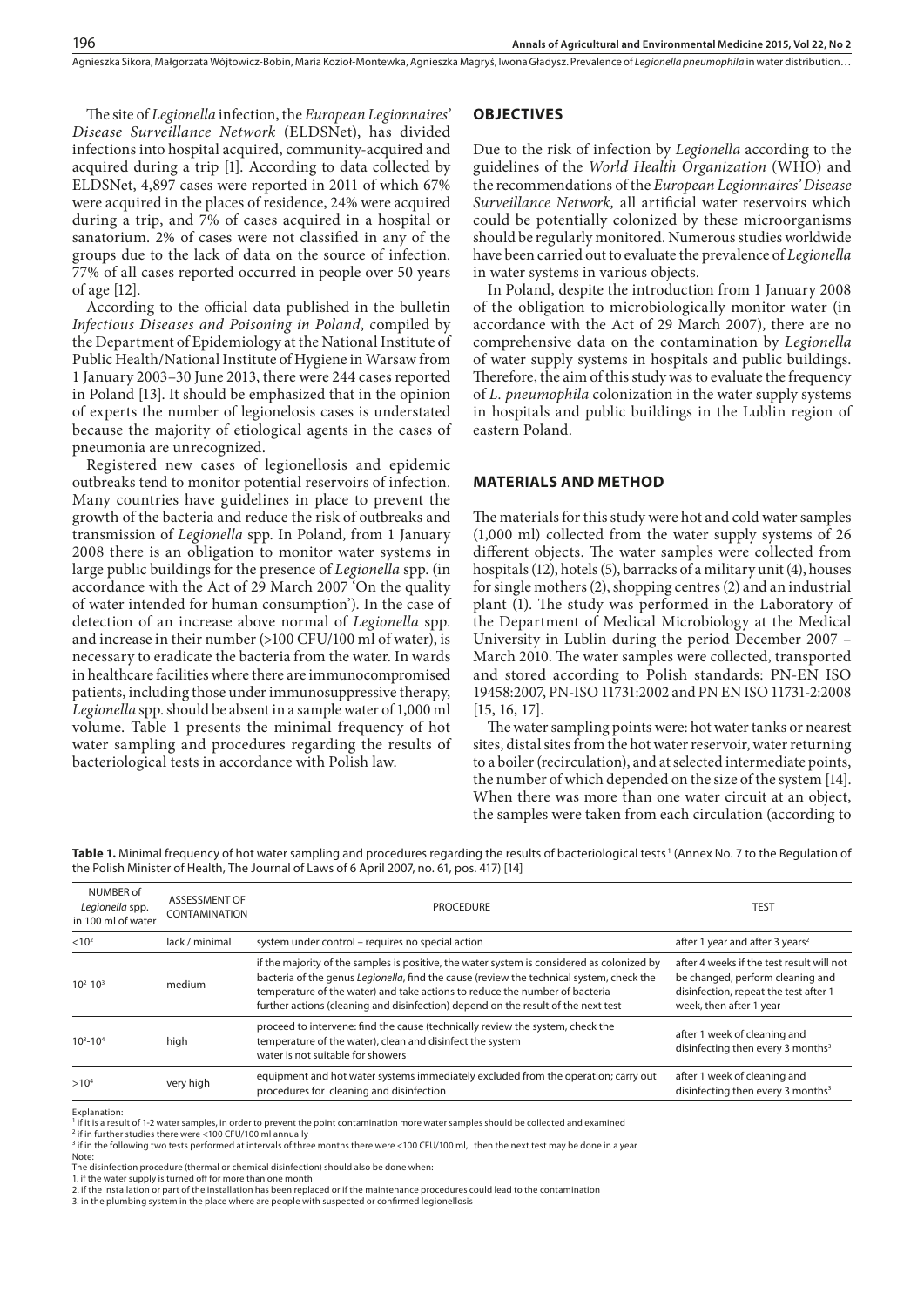**Table 2.** Numbers of hot and cold water samples collected from the water supply system in tested objects

| <b>OBJECTS</b>              | <b>TOTAL NUMBER</b><br>OF WATER<br>SAMPLES | <b>NUMBER OF</b><br><b>HOT WATER</b><br><b>SYSTEM</b> | <b>NUMBER OF</b><br><b>COLD WATER</b><br><b>SYSTEM</b> |
|-----------------------------|--------------------------------------------|-------------------------------------------------------|--------------------------------------------------------|
| <b>HOSPITALS</b>            | 184                                        | 168                                                   | 16                                                     |
| <b>SINGLE MOTHER HOUSES</b> | 8                                          | 6                                                     | $\overline{2}$                                         |
| <b>HOTELS</b>               | 20                                         | 15                                                    | 5                                                      |
| <b>INDUSTRIAL PLANT</b>     | 18                                         | 18                                                    |                                                        |
| <b>SHOPPING CENTERS</b>     | 4                                          | 4                                                     |                                                        |
| <b>BARRACKS</b>             | 12                                         | 11                                                    |                                                        |
| Total:                      | 246                                        | 222                                                   | 24                                                     |
|                             |                                            |                                                       |                                                        |

the scheme given above). In total, 246 water samples were collected (222 samples from hot water systems, 24 samples from cold water systems) (Tab. 2). The mean temperature for the samples collected from all objects were: for the hot water 45.11 °C (range 24.5 °C – 70 °C) and for cold water 11.85 °C (range  $8^{\circ}$ C – 15 $^{\circ}$ C).

Enumeration of *Legionella* bacteria in the water samples was determined by membrane filtration (FM) and / or by surface inoculation methods according to the standards: PN-ISO 11731: 2002**: '**The quality of the water. Detection and enumeration of Legionella' and PN-EN ISO 11731–2: 2008: 'Water quality – Detection and enumeration of Legionella – Part 2: Methodology of membrane filtration for water with a small number of bacteria' [16, 17].

The membrane filtration method was used for all tested water samples. For samples with an expectedly large number of bacteria of the genus *Legionella* (>105 CFU/1,000 ml), the surface inoculation method was also used. The decision for surface inoculation was taken on the basis of the technical condition of the water supply system – 'dead legs' in the water system, installation components covered by calcareous sediment, and the sludge boiler.

**Membrane filtration method.** The method involved sample concentration by filtration of 10 ml, 100 ml and 500 ml water through 0.45 µm cellulose membrane filters. After concentration, the samples concentrates were treated for 10 min. with acid (pH 2.2), to reduce the number of nonlegionella bacteria before culture. The buffer was then removed from the filter by washing it with Ringer's solution. The filter was then placed on a selective GVPC agar plate (*Glycine, Vancomycin hydrochloride, Polymyxin B sulphate, Cycloheximide*), (OXOID Basingstoke, Hampshire, UK).

**Surface inoculation method.** From each water samples, aliquots of 0.2 ml were inoculated without concentration and without acid buffer treatment directly onto GVPC agar. The inoculum was spread with a sterile glass rod. The inoculated culture media with filter membranes and inoculated surfaces were incubated at 37 °C in a humid atmosphere and read at 7–10 days. Observation of colony growth was performed every day. All colonies that grew in the first 2 days of incubation were regarded as associated microflora.

In the next step, confirmatory tests on the BCYE-α medium (*Buffered Charcoal Yeast Extract*)with cysteine (bioMérieux) and BCYE-Cys medium without cysteine (bioMérieux) were performed. The agar media were incubated at 37 °C

for 72 hours. The colonies that grew on BCYE medium with cysteine (BCYE-α) while not grown on the BCYE medium without cysteine (BCYE-Cys) were deemedto be *Legionella*. Identification was made using the latex agglutination test for *Legionella* Latex Test (Oxoid Basingstoke, Hampshire, UK). The test allows the identification of *L. pneumophila* serogroup 1 (SG 1), 2–14 serogroup (SG 2–14) and 7 other species of the genus *Legionella*: *Legionella longbeache* serogroup 1 (SG 1) i serogroup 2 (SG 2), *Legionella bozemanii* serogroup 1 (SG 1) i serogroup 2 (SG 2), *Legionella dumoffii*, *Legionella gormanii*, *Legionella jordanis*, *Legionella micdadei* and *Legionella anisa*.

The results were presented as the number of colony forming units (CFU) of *Legionella* per specific volume of water, or statement of their absence as 'not found' in the test sample volume. Interpretation of the results was made in accordance with Annex No. 1D and No. 7 to the Regulation of the Minister of Health of 29 March 2007 'On the quality of water intended for human consumption'.

**Statistical analysis.** Data were described by mean ± standard deviation and median, and for quantitative variables and by percentages for qualitative variables. The W Shapiro-Wilk test was used to assess normality of distribution of the analyzed quantitative parameters. For comparison, the number of *L. pneumophila* in the examined objects the Kruskal-Wallis test was used. The Spearman's rank correlation coefficient was used to check correlations between water temperature and number of *Legionella*. The percentage of isolates *L. pneumophila* per season: winter (January, February, March), spring (April, May, June), summer (July, August, September), and autumn (October, November, December) were determined. Positivity rates were then compared using the Chi-squared test. Results were considered statistically significant at p ≤ 0.05. The STATISTICA version 9.0 (StatSoft, Warsaw, Poland) was used for statistical analysis.

## **RESULTS**

*L. pneumophila* was present in 166 samples of hot water, which accounted for 74.77%. In cold water samples, *L. pneumophila* bacteria were not detected. In all tested water samples *L. pneumophila* SG 2–14 strains were detected. The most virulent strain – *L. pneumophila* SG 1 was not detected. Table 3 shows of the results characterizing the contamination of water systems supply by *L. pneumophila* in the examined objects.

For each type of building, the total percentage of samples testing positive were, in hospitals – 78.57% (132/168), in hotels 86.66% (13/15), in the homes of single mothers – 33.33%  $(2/6)$ , in the industrial plant – 22.22%  $(4/18)$ , in shopping centres – 100.00% (4/4), and in barracks – 100.00% (11/11).

The mean number of *L. pneumophila* in all positive samples was 294.85 ± 451,87 CFU/100 ml (range 0.02 CFU/100 ml – 3,300 CFU/100 ml). The highest number of *L. pneumophila* were detected in the examined hospitals (mean number  $355.10 \pm 624.52$ , median 127.00 CFU/100 ml) and hotels (mean number 279.43 ± 282.48, median 146.00 CFU/100 ml). In other examined objects (i.e. barracks of a military unit, houses for single mothers, shopping centres and the industrial plant) the number of *L. pneumophila* was much lower (mean number 37.51 ± 46.88, median 38.00 CFU/100 ml). The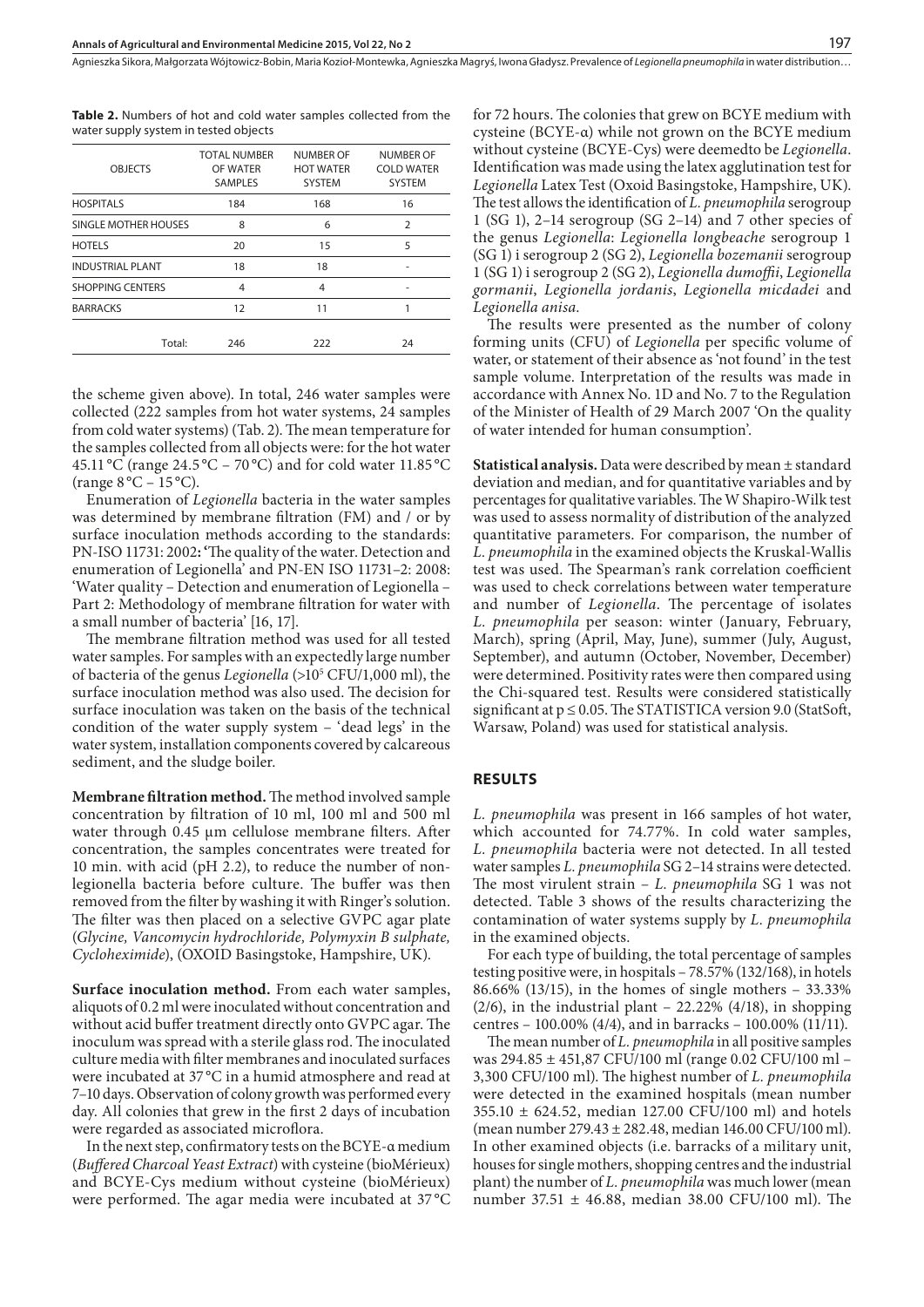Agnieszka Sikora, Małgorzata Wójtowicz-Bobin, Maria Kozioł-Montewka, Agnieszka Magryś, Iwona Gładysz . Prevalence of *Legionella pneumophila* in water distribution…

Number of *Legionella pneumophila* in 100 ml of water (CFU/100 ml) 71.79% Positive water samples Lack/minimal  $< 100$ Medium 100-1000 High  $>1000$ N n Number of objects Number of samples % Range Number of objects Number of samples % Range Number of objects Number of samples % Range HOSPITALS 12 132 (78.57%) 4 87 65.90 0.49-96 7 37 28.03 118-918 1 8 6.07 1035-3300 HOTELS 5 13 (86.66%) 2 3 23.07 28-90 3 10 76.93 123-745 - - - - SINGLE MOTHER HOUSES 2 2 (33.33%) 2 2 100 0.9-18 -INDUSTRIAL PLANT 1 4 (22.22%) 1 3 75 36-52 - 1 25 138 - - - - SHOPPING CENTERS 2 4 (100%) 2 4 100 55-80 - - - - - - - - BARRACKS 4 11 (100%) 3 10 90.09 0.02-54.9 1 1 9.91 178 - - - -

**Table 3.** Summary of the results characterizing the contamination of water systems supply by *L. pneumophila* in the examined objects

N – total number of examined objects

 $n -$  number of positive water samples

number of *L. pneumophila* was significantly higher in the examined hospitals in comparison with hotels and other buildings (p<0.0001).

In the accordance with Annex 7 to the Regulation of the Polish Minister of Health of 29 March 2007 'On the quality of water intended for human consumption' (The Journal of Laws of 6 April 2007, No. 61, pos. 417) the number of bacteria of the genus *Legionella* should not exceed 100 CFU in 100 ml of water samples (<102 CFU/100 ml), (ANNEX 1 D). In accordance with the above regulation there are 3 levels of water contamination with bacteria of the genus *Legionella*:

- lack/minimal <100 CFU/100 ml
- medium 100–1000 CFU/100 ml
- high >1000 CFU/100 ml
- very high >10 000 CFU/100 ml [14].

The study showed that in 34.34% (n=57) of the water samples tested, the *L. pneumophila* bacteria count exceeded the acceptable level of >100 CFU/100 ml. In 65.66% (n=109) of water samples the levels of *L. pneumophila* were low (<100 CFU/100 ml). Among the samples that exceeded an acceptable level, 49 samples had an average level of *L. pneumophila* (100–1000 CFU/100 ml), while in 8 samples the levels were high (>1,000 CFU/100 ml), (Fig. 1).



**Figure 1.** The percentage of water samples tested including the degree of contamination by *L. pneumophila*

In the study it was found that medium level (100– 1000 CFU/100 ml) of bacteria occurred more frequently in samples collected from hotels (76.93%) than in samples from the hospitals (28.03%) and other examined objects. High levels of *L. pneumophila* (>1,000 CFU/100 ml) were

found in examined the hospitals (6.07%), where the highest number of *L. pneumophila* were detected in the Internal Medicine Unit with Intensive Care Unit (3,300 CFU/100 ml), Intensive Care Unit (1,777 CFU/100 ml), and the Cancer Chemotherapy Unit (1,035 CFU/100 ml). In the Transplant Unit of one examined hospital detection of a small number of bacteria – 32 CFU/100 ml, eradication methods were used, because in accordance with current guidelines, in units where patients are treated with immunosuppressive drugs, *L. pneumophila* should not be present in water samples of 1,000 ml volume.

The mean temperature of hot water in the studied objects were as follows:  $47.35 \pm 7.23 \degree C$  (median  $48.00 \degree C$ ) in hospitals, 49.17±7.64°C (median 50.00°C) in hotels, and 38.19±15.15°C (median 35.00 °C) in other objects. Significant differences were found between water temperature in the investigated objects (p<0.0001). Regression analysis between concentrations of *L. pneumophila* in water samples and temperature showed statistically significant inverse correlation (R =  $-0.27$ ; p=0.00003) (Fig. 2).



**Figure 2.** The correlation between the temperature of the hot water and the number of *L. pneumophila*

There was a significant relationship between the number of *L. pneumophila* and water temperature in the examined hospitals (R = -0.44; p<0.000001), in hotels (R = -0.86; p=0.00004), while in other objects the relationship was not significant (R =  $-0.03$ ; p = 0.86).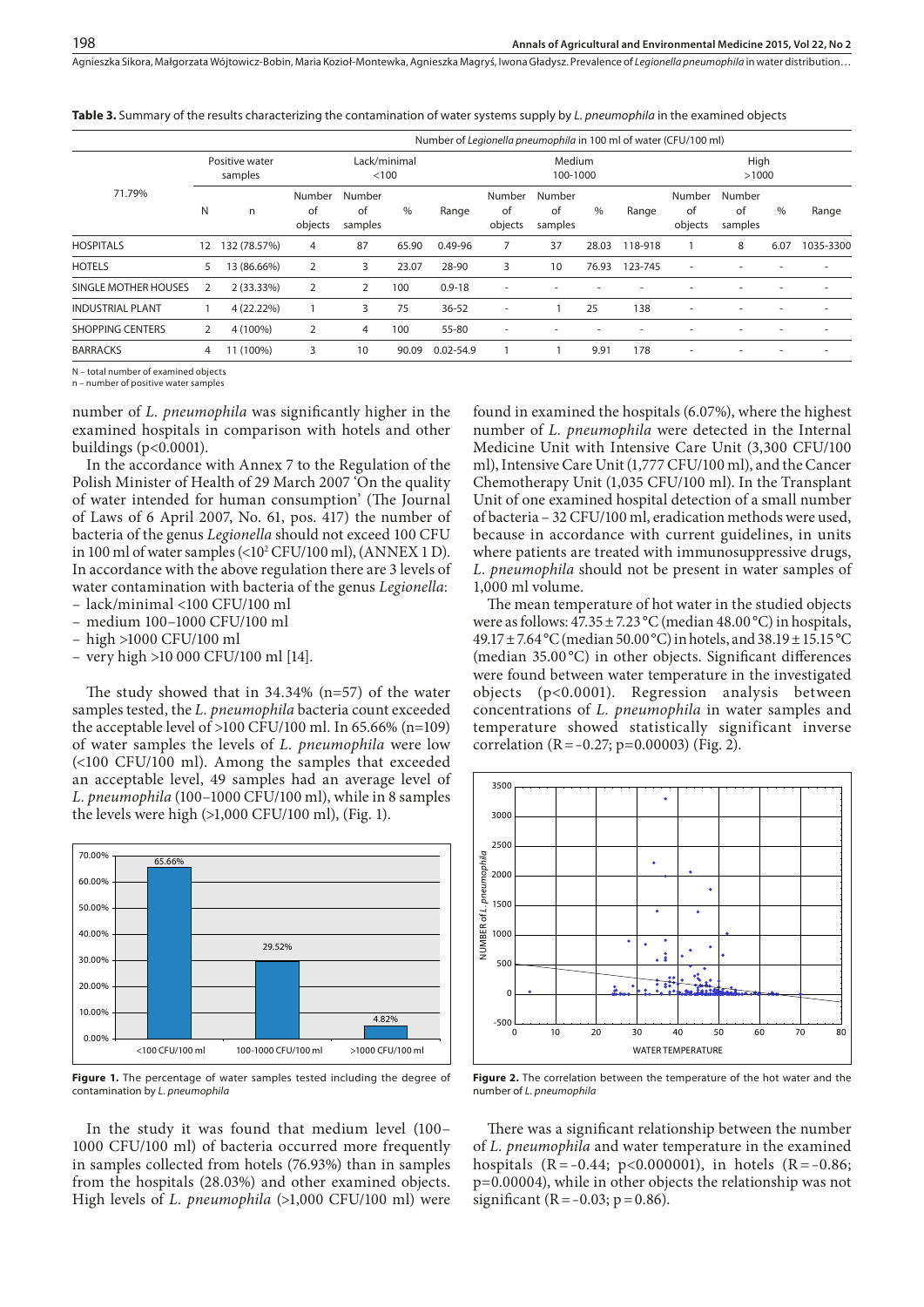

**Figure 3.** Percentage of positive samples in particular months in 2007-2010

Figure 3 show the percentage of positive samples in particular months in 2007–2010. The seasonal differences in the positive results were not noted (winter – 71.68% positive samples, spring – 71.68%, summer – 33.33%, and autumn  $-$  86.11%) (p=0.13). The number of positive samples were different in particular months (p < 0.00001). The higher rates of isolation of *L. pneumophila* were observed in June (93.55% positive samples), October (93.33%) and July (89.47%).

#### **DISCUSSION**

*Legionella* spp. are the members of the natural flora of many freshwater environments, such as rivers, streams and impoundments, where they occur in relatively low numbers [18]. Industrialization has created the possibility of colonization by *Legionella* of hot and cold water supplies in residential buildings, hospitals, sanatoria and hotels [1, 2, 3]. There is also an adaptation of bacteria to industrial conditions, such as cooling towers, car washes and air conditioning systems [1, 2, 3].

The factors facilitating the colonization of water distribution systems by *Legionella* are temperature ranging 20 °C – 45 °C, lack of isolation in hot and cold water installations, corrosion, and formation of deposits, the presence of sediments, low concentration of disinfectant, water stagnation, 'dead legs' of the installation, and biotic factors (presence of other microorganisms, biofilm) [1, 2, 18, 19, 20]. Frequently, the colonization of a water system by *Legionella* is the result of an incorrect system design, a number of changes introduced during exploitation, the use of inappropriate materials, and improper maintenance of the water system [1, 18, 20].

The presence of *Legionella* in water system creates a real risk of infection for humans, especially for hospitalized patients. The risk of infection increases when the installation is more contaminated by *Legionella*. [21]

To-date, the infective dose has not been precisely defined. Estimated data indicate that in the case of water contamination by *Legionella* at the number of  $10^3$ – $10^5$  CFU/1,000 ml, the disease may occur sporadically, but when the number exceeds 105 CFU/1,000 ml an outbreak of Legionnaires' disease can be expected [1, 2, 22]. About 25% – 50% of all cases are associated with a previously taken trip, staying in a hotel, staying indoors or in the outdoor environment where contaminated water and water-air aerosol can spread [2, 22].

The sources of *Legionella* infection can be the hot water system, tanks for storage, dredging cocks, strainers, shower, air conditioning units, humidifiers, and additionally in healthcare facilities – hydrotherapy pools and other facilities used in balneotherapy, breathing air equipment, dental

turbine, dialyzers, cooling water systems in industrial plants [2, 18, 23].

This study allowed determination of the risk of microbial contamination by *L. pneumophila* associated with water systems in different buildings of the Lublin region of eastern Poland. The study showed the presence of *L. pneumophila* in all tested buildings, but the level of contamination varied. *L. pneumophila* bacteria were detected only in hot water samples: of 222 tested hot water samples, in 166 samples *L. pneumophila* bacteria were present which accounted for 74.77%. The frequency of positive samples in the examined objects were: barracks of a military unit and shopping centres – 100.00%, hotels – 86.66%, hospitals – 78.57%, homes for single mothers – 33.33%, and the industrial plant – 22.22%. In 34.33% of water samples the number of *L. pneumophila* exceeded the acceptable level of  $>10^2$  CFU/100 ml and ranged from 108–3300 CFU/100 ml. Of all the tested buildings, very high levels of *L. pneumophila,* >1,000 CFU/100 ml were found not only in the hospitals, with an average level of contamination of 100–1,000 CFU/100 ml *L. pneumophila,*  but also occurred significantly often in hotels.

In the presented study, only *L. pneumophila* SG 2–14 were foundy, wherease the most virulent *L. pneumophila* SG 1 was not isolated. Polish data concerning serogrups of *L. pneumophila* isolated from water systems are varied. According to data from the literature in other European countries the most commonly isolated serogroup of *L. pneumophila* is the SG 1 [2, 22].

In 65.90% of water samples collected from hospitals in this study, there were low levels of *L. pneumophila*  (<100 CFU/100 ml), in 28.03% of samples average levels were detected (100–1000 CFU/100 ml), and 6.07% of samples had high levels of *L. pneumophila* (>1,000 CFU/100 ml). Data from the presented research are in accordance with data from the literature, indicating that *L. pneumophila* commonly colonizes hospital water supply systems.

Environmental surveys for *Legionella* in the water systems of hospitals have shown that 12% – 70% were colonized by *Legionella*. [24]

A similar study was conducted by *Matuszewska et al*. in which of 169 water samples collected from a water supply system, air-conditioning and balneotherapy equipment in healthcare facilities (i.e. hospitals, sanatoriums), 132 samples (78.70%) showed the presence of *Legionella* in a number far exceeding the acceptable level of >100 CFU/100 ml, and ranged from  $1.2 \times 10^2$  CFU/100 ml –  $1.3 \times 10^5$  CFU/100 ml. In 19 samples (16.10%), there was also detected the most dangerous of all, *L. pneumophila* SG 1, and in 16 (13.50%) samples, *L. pneumophila* SG 1 were mixed with *L. pneumophila* SG 2–14. *Legionella pneumophila* SG 2–14 were present at the highest percentage in 83.90% of samples [2].

Research carried out between 2001–2008 at the Department of Environmental Hygiene of the National Institute of Public Health/National Institute of Hygiene in Warsaw (Poland) revealed the presence of *Legionella* in hot water of different public buildings (i.e. hospitals, hotels, industrial plants, residential buildings). The frequency of these bacteria in hospitals was 78.60%, in hotels – 68.60%, in residential buildings – 93.00%, and industrial plants – 68.00%. *L. pneumophila* SG 1 was found in about 3% of the examined water samples from all objects. *L. pneumophila* SG 2–14 was detected in 78.80% of cases, while in 18.20% both *L. pneumophila* SG 1 and SG 2–14 were identified [25].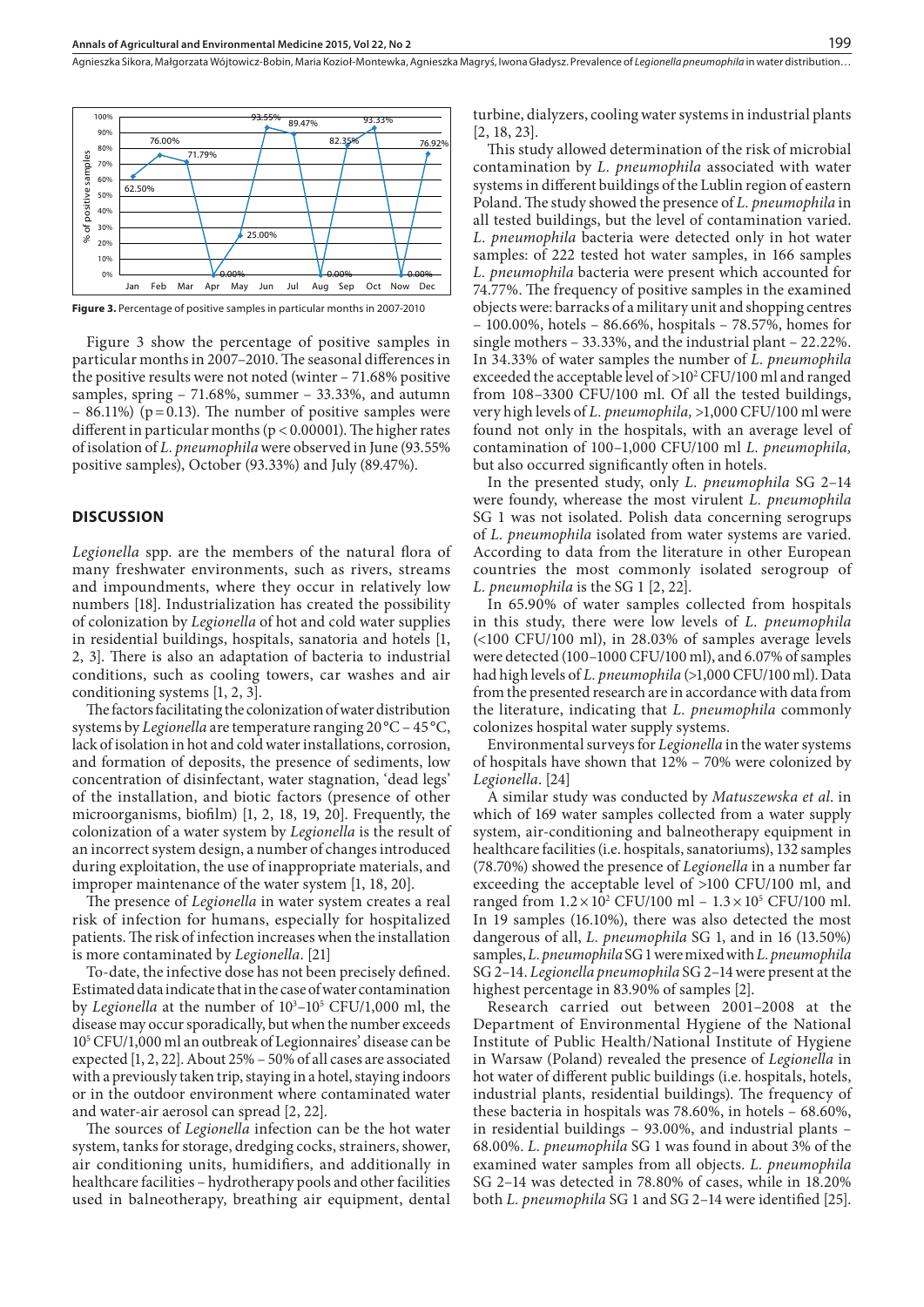Agnieszka Sikora, Małgorzata Wójtowicz-Bobin, Maria Kozioł-Montewka, Agnieszka Magryś, Iwona Gładysz . Prevalence of *Legionella pneumophila* in water distribution…

According to the literature, in other countries contamination of hospital facilities by *Legionella* spp*.* often exceeds 50.00%, and the number of bacteria exceeding 100 CFU/100 ml is a real hazard for health of patients and medical staff (Tab. 4) [2, 26].

**Table 4.** Occurrence of *Legionella spp.* in hospital water systems in selected countries [27, 28, 29, 30]

| Country              | Number of hospitals | The percentage of hospitals<br>colonized by the Legionella |
|----------------------|---------------------|------------------------------------------------------------|
|                      | 40                  | 70%                                                        |
| United Kingdom       | 69                  | 55%                                                        |
|                      | 17                  | 12%                                                        |
| Spain                | 20                  | 85%                                                        |
| Poland               | 8                   | 100%                                                       |
| Canada               | 84                  | 68%                                                        |
|                      | 12                  | 91%                                                        |
| <b>United States</b> | 6                   | 83%                                                        |

Yu *et al.* examined the water samples from 16 hospitals in Taiwan where *L. pneumophila* was detected in 63.00% (10/16) of water systems, especially SG 1 (80.00% of the isolates) [28]. Stout *et al.* examined 20 hospitals in Barcelona, Spain in which they found the presence of *L. pneumophila* in 85% of the water samples (17/20). The most frequently isolated serogroups were SG 2–14 [29]. The five-year study conducted by Sabrià *et al* in 20 hospitals of Catalonia in Spain demonstrated the presence of *L. pneumophila* in 17 hospitals (85.00%) [31]. The study by Kool *et al.* consisted of detecting the source of infection, assessment the risk factors for infection and colonization, and the factors contributing to the hot water system colonization by *Legionella* in 12 hospitals in San Antonio, Texas, USA. There were 20 cases of Legionnaires' disease detected in 5 hospitals. *Legionella* was isolated from the water systems of 11 hospitals. In all hospitals, the hot water temperature was too low to inhibit the growth of *Legionella*, and therefore the system had been colonized by the bacteria. According to the authors, to assess the risk of Legionnaires' disease in hospitalized patients, it is better to take into account the percentage of positive samples after examination of the object, than analyze the number of *Legionella* (contamination levels of the water system) in water samples [30].

In the presented study, of 20 water samples collected from 4 hotels, the presence of *L. pneumophila* was detected in 13 (86.66%) samples. In 76.93% of samples, the number of *Legionella* exceeded the acceptable level (>100 CFU/100 ml) with a mean value of 322.42 CFU/100 ml (ranging from 123– 745 CFU/100 ml). Similarly high levels of water contamination by *Legionella* in hotels are reported by other investigators. In the water systems of European hotels, *Legionella* colonization ranged from 27% – 75% in several studies [5].

Studies in 40 Italian hotels (119 water samples collected) were conducted by Borella *et al.* In 30 hotels (75.00%) with 72 water samples collected (60.50%) the bacteria of the genus *Legionella* were detected. Among the hotels with positive results, 9 were colonized by *L. pneumophila* SG 1 and 15 by *L. pneumophila* SG 2–14. The *Legionella* level  $\geq$ 10<sup>3</sup> CFU/1,000 ml was found in 62.50% of the samples (n=45), and ≥10<sup>4</sup> CFU/1,000 in 19.40% (n=14) [32]. In a study by Endogan *et al*., of 52 Turkish hotels, 491 samples were collected (145 swabs and 346 water samples). *Legionella*

were detected in 93 samples: in 29 (20.00%) smear samples and 64 (18.5%) water samples. *L. pneumophila* (SG 1, SG 3, SG 6, SG 7–14) were isolated from 86 (92.50%) of the samples, while species other than *L. pneumophila* were found in 7 (7.50%) samples. The level of *Legionella* <100 CFU/100 ml was detected in 19 (29.70%) samples, 100–1000 CFU/100 ml in 26 (40.60%) samples, ≥1000 to ≤10,000 CFU/100 ml in 14 (21.90%) and ≥10,000 CFU/100 ml in 5 (7.8%) [5].

The exposure to water-air aerosol contaminated by *Legionella* produced by industrial cooling towers provides the risk for sporadic cases and outbreaks of Legionnaires' disease among workers and people living near the sources of infection. Such cases have already been reported, associated with a power station (Morton *et al.*) and a factory producing plastics and ceramics (Muraca *et al.*, Bellido-Blasco *et al*.) [33, 34, 35]. Different studies have demonstrated that approximately 30% – 60% of industrial cooling towers are colonized by *Legionella* [22].

In the presented study, 4 water samples collected from shopping centres were tested. *L. pneumophila* was found in all samples, but at an acceptable level (55–80 CFU/100 ml CFU/100 ml). In 18 hot water samples collected from industrial plants located in the Lublin region, positive results were obtained in 4 (22.22%) cases, with the level of contamination from 3.6 CFU/100 ml – 138 CFU/100 ml.

The most important factor which enables the survival and proliferation of *Legionella* in the water systems of large public buildings is temperature – 20 °C – 45 °C. The influence of temperature has been seen not only on the survival, but also on the virulence of *Legionella* [36].

The presented shows an association between *L. pneumophila* levels and hot water temperature: by increasing the temperature of the water the number of bacteria was decreased. Similar results were obtained by other researchers. [36, 37, 38].

In cold water samples (temperature range  $8^{\circ}$ C – 15 °C), *L. pneumophila* bacteria were not detected. There is a very low probability of *Legionella* occurrence in a water supply with water temperature lower than  $15^{\circ}$ C [36].

The current study analyzed seasonal variability in the contamination of water systems by *L. pneumophila.* There were no differences between the season and the positive samples, but in autumn, winter and spring, higher rates of isolation of these bacteria were found. Recent studies suggest that Legionnaires'disease occurs most frequently in the summer but this is not necessarily linked to a higher water contamination by *Legionella* [10].

Research by *Legnani et al.* found higher counts of *Legionella* spp. in all water systems in the period between June – October, with statistically significant differences compared with the remaining seasons of the year. The researchers suggest that the seasonal differences in the levels of *Legionella* in water samples could be due to the variability of hot water temperature during the year. The samples had a lower temperature in summer (mean: 45.64 °C) than the remaining seasons (mean: 49.56 °C) [38].

*L. pneumophila* bacteria commonly colonize water supply systems in public buildings and healthcare facilities. The level of *Legionella* in the examined objects varied, which also indicates the varied exposure of the occupants of buildings, and patients/medical staff in healthcare facilities. It should be noted, however, that regardless of the level of water contamination by *Legionella,* there is always a risk of illness